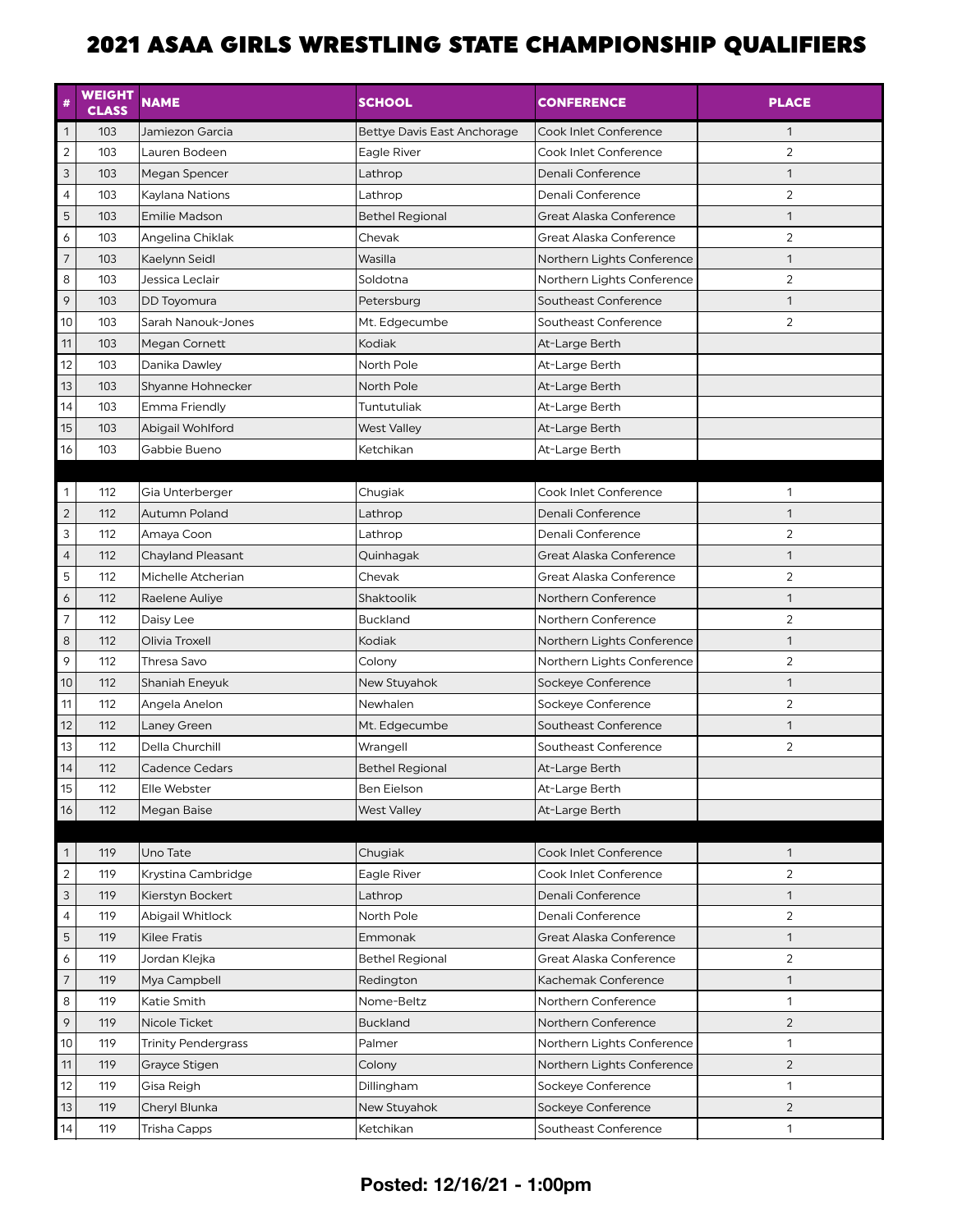| 15               | 119 | Abby Duckworth             | Ketchikan                   | Southeast Conference       | $\overline{2}$ |
|------------------|-----|----------------------------|-----------------------------|----------------------------|----------------|
| 16               | 119 | Flora Nanuk                | Scammon Bay                 | At-Large Berth             |                |
|                  |     |                            |                             |                            |                |
| 1                | 125 | Mckaylie Luedde            | Service                     | Cook Inlet Conference      | 1              |
| $\mathbf 2$      | 125 | Joyce Brown                | <b>Bartlett</b>             | Cook Inlet Conference      | 2              |
| 3                | 125 | <b>Madison Grapengeter</b> | Delta Junction              | Denali Conference          | 1              |
| $\overline{4}$   | 125 | Erica Lopez                | Hutchison                   | Denali Conference          | $\overline{2}$ |
| 5                | 125 | <b>Briella Herron</b>      | <b>Bethel Regional</b>      | Great Alaska Conference    | $\mathbf{1}$   |
| $\boldsymbol{6}$ | 125 | Liliauna Simon             | Scammon Bay                 | Great Alaska Conference    | 2              |
| $\overline{7}$   | 125 | Marina Anderstrom          | Redington                   | Kachemak Conference        | $\mathbf{1}$   |
| $\,8\,$          | 125 | Natallie Tobuk             | Nome-Beltz                  | Northern Conference        | $\mathbf{1}$   |
| 9                | 125 | Antoinette Sarren          | Unalakleet                  | Northern Conference        | $\sqrt{2}$     |
| 10               | 125 | Avery Long                 | Palmer                      | Northern Lights Conference | $\mathbf{1}$   |
| 11               | 125 | Kaylee Reich               | Palmer                      | Northern Lights Conference | $\overline{2}$ |
| 12               | 125 | Julia Biagi                | Ketchikan                   | Southeast Conference       | 1              |
| 13               | 125 | Nevaeh Maxon               | Colony                      | At-Large Berth             |                |
| 14               | 125 | Haylee Simpson             | Wasilla                     | At-Large Berth             |                |
|                  |     |                            |                             |                            |                |
| 1                | 130 | Emma Knapp                 | West Anchorage              | Cook Inlet Conference      | $\mathbf{1}$   |
| $\overline{c}$   | 130 | Venice Cabugao             | Bartlett                    | Cook Inlet Conference      | 2              |
| 3                | 130 | Maria Mattox               | North Pole                  | Denali Conference          | $\mathbf{1}$   |
| 4                | 130 | Adelle Patterson           | Hutchison                   | Denali Conference          | 2              |
| 5                | 130 | Fiona Phelan               | <b>Bethel Regional</b>      | Great Alaska Conference    | $\mathbf{1}$   |
| 6                | 130 | April Uttereyuk            | Scammon Bay                 | Great Alaska Conference    | $\overline{2}$ |
| $\overline{7}$   | 130 | Sarai Bravo-Moe            | Kenai-Central               | Kachemak Conference        | $\mathbf{1}$   |
| 8                | 130 | Joy Walker                 | Redington                   | Kachemak Conference        | $\overline{2}$ |
| 9                | 130 | Della Medlin               | Nome-Beltz                  | Northern Conference        | $\mathbf{1}$   |
| 10               | 130 | Nena Trout                 | Palmer                      | Northern Lights Conference | 1              |
| 11               | 130 | Aubrey VanAusdal           | Palmer                      | Northern Lights Conference | $\overline{2}$ |
| 12               | 130 | Aileen Lester              | Newhalen                    | Sockeye Conference         | $\mathbf{1}$   |
| 13               | 130 | <b>Hayley Gilson</b>       | Ketchikan                   | Southeast Conference       | $\mathbf{1}$   |
| 14               | 130 | Jamie Early                | Wrangell                    | Southeast Conference       | $\overline{2}$ |
| 15               | 130 | Skylar Farrow              | Service                     | At-Large Berth             |                |
| 16               | 130 | Henrietta Kelly            | St. Mary's                  | At-Large Berth             |                |
|                  |     |                            |                             |                            |                |
| 1                | 135 | Maysa Brown                | Bettye Davis East Anchorage | Cook Inlet Conference      | 1              |
| $\overline{c}$   | 135 | Annika Johnson             | Chugiak                     | Cook Inlet Conference      | $\overline{2}$ |
| 3                | 135 | <b>Hailey Loose</b>        | <b>Hutchison</b>            | Denali Conference          | $\mathbf{1}$   |
| $\overline{4}$   | 135 | Carlie VanBuskirk          | Valdez                      | Denali Conference          | 2              |
| 5                | 135 | Payton Boney               | <b>Bethel Regional</b>      | Great Alaska Conference    | $\mathbf{1}$   |
| 6                | 135 | Hilary Larson              | Napaskiak                   | Great Alaska Conference    | $\overline{2}$ |
| 7                | 135 | Faith Walker               | Redington                   | Kachemak Conference        | $\mathbf{1}$   |
| 8                | 135 | Jalyn Yeoman               | Kenai-Central               | Kachemak Conference        | 2              |
| 9                | 135 | Karis Evans                | Nome-Beltz                  | Northern Conference        | $\mathbf{1}$   |
| 10               | 135 | Lacey Sherman              | Nome-Beltz                  | Northern Conference        | $\overline{2}$ |
| 11               | 135 | Daisy Hannevold            | Soldotna                    | Northern Lights Conference | 1              |
| 12               | 135 | Sarah Callender            | Colony                      | Northern Lights Conference | 2              |
| 13               | 135 | Laci Andrew                | Dillingham                  | Sockeye Conference         | 1              |
| 14               | 135 | Liana Carney               | Wrangell                    | Southeast Conference       | $\mathbf{1}$   |
| 15               | 135 | Ruby McCue                 | Ketchikan                   | Southeast Conference       | 2              |

#### **Posted: 12/16/21 - 1:00pm**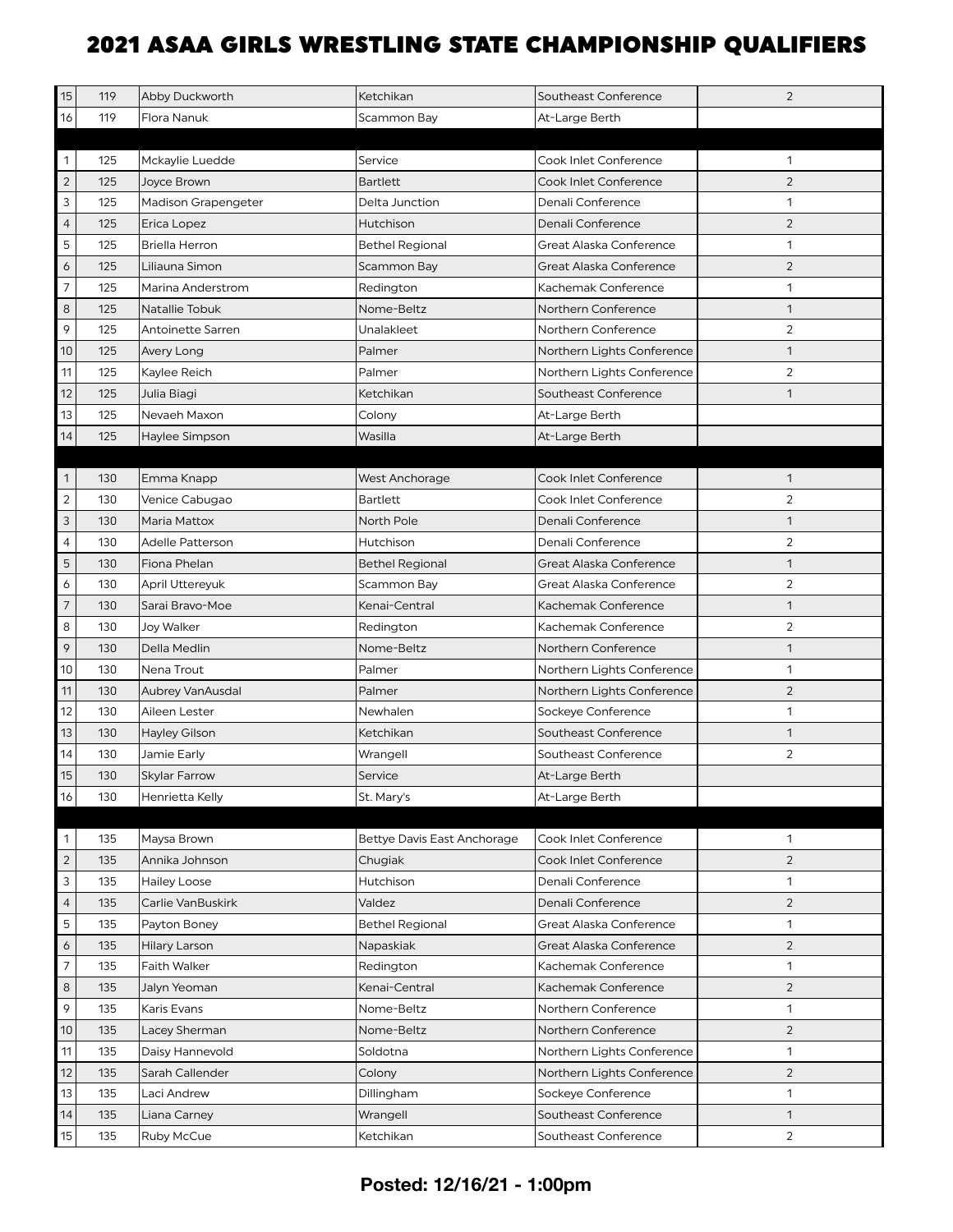| 16                       | 135 | <b>Selene Farris</b>    | Palmer                 | At-Large Berth             |                |
|--------------------------|-----|-------------------------|------------------------|----------------------------|----------------|
|                          |     |                         |                        |                            |                |
| 1                        | 145 | Jahzara O'Neil          | Dimond                 | Cook Inlet Conference      | 1              |
| $\overline{2}$           | 145 | Makaylen King           | South Anchorage        | Cook Inlet Conference      | $\overline{2}$ |
| 3                        | 145 | <b>Heaven Matheny</b>   | Lathrop                | Denali Conference          | $\mathbf{1}$   |
| 4                        | 145 | Madison Glynn           | North Pole             | Denali Conference          | $\overline{2}$ |
| 5                        | 145 | <b>Isabel Lieb</b>      | <b>Bethel Regional</b> | Great Alaska Conference    | $\mathbf{1}$   |
| 6                        | 145 | Kaylee Simon            | Scammon Bay            | Great Alaska Conference    | $\overline{2}$ |
| $\overline{7}$           | 145 | Arianna Ryan            | Cordova                | Kachemak Conference        | $\mathbf{1}$   |
| 8                        | 145 | Rainey Sundheim         | Homer                  | Kachemak Conference        | 2              |
| $\mathsf{\varphi}$       | 145 | <b>Righteous Gosehe</b> | <b>Barrow</b>          | Northern Conference        | $\mathbf{1}$   |
| 10                       | 145 | Hope Capbell            | Gambell                | Northern Conference        | 2              |
| 11                       | 145 | <b>Trinity Donovan</b>  | Soldotna               | Northern Lights Conference | $\mathbf{1}$   |
| 12                       | 145 | Kaitlyn Cottrell        | Colony                 | Northern Lights Conference | $\overline{2}$ |
| 13                       | 145 | Mia Wiederspohn         | Wrangell               | Southeast Conference       | $\mathbf{1}$   |
| 14                       | 145 | Chloe Vasquez           | <b>Thorne Bay</b>      | Southeast Conference       | 2              |
| 15                       | 145 | Nicole Lewis            | Chugiak                | At-Large Berth             |                |
| 16                       | 145 | Erin Bell               | Soldotna               | At-Large Berth             |                |
|                          |     |                         |                        |                            |                |
| 1                        | 160 | Jessailah Thammavongsa  | South Anchorage        | Cook Inlet Conference      | 1              |
| $\sqrt{2}$               | 160 | Aaniyah Mills           | South Anchorage        | Cook Inlet Conference      | $\overline{2}$ |
| 3                        | 160 | <b>Emily Bellant</b>    | North Pole             | Denali Conference          | 1              |
| $\overline{4}$           | 160 | Jaylynn Hernandez       | Hutchison              | Denali Conference          | $\overline{2}$ |
| 5                        | 160 | Jacelyn Chikigak        | Alakanuk               | Great Alaska Conference    | $\mathbf{1}$   |
| 6                        | 160 | Kirsten Henning         | Unalaska               | Great Alaska Conference    | $\overline{2}$ |
| $\overline{7}$           | 160 | Nikayla Miller          | Redington              | Kachemak Conference        | $\mathbf{1}$   |
| 8                        | 160 | Simone Watts            | Kenai-Central          | Kachemak Conference        | $\overline{c}$ |
| 9                        | 160 | Kyra Billings           | Barrow                 | Northern Conference        | $\mathbf{1}$   |
| 10                       | 160 | Anna Pleasant           | Unalakleet             | Northern Conference        | $\overline{2}$ |
| 11                       | 160 | Ally Hrncir             | Palmer                 | Northern Lights Conference | $\mathbf{1}$   |
| 12                       | 160 | Ellen Larson            | Wasilla                | Northern Lights Conference | $\overline{2}$ |
| 13                       | 160 | <b>Trinity Pitka</b>    | Mt. Edgecumbe          | Southeast Conference       | 1              |
| 14                       | 160 | Chayslyn Spencer        | Ketchikan              | Southeast Conference       | $\overline{2}$ |
| 15                       | 160 | Kalayia Fawcett         | Colony                 | At-Large Berth             |                |
| 16                       | 160 | Paris Johnson           | Wasilla                | At-Large Berth             |                |
|                          |     |                         |                        |                            |                |
| $\mathbf{1}$             | 189 | <b>Brandee Lockett</b>  | Service                | Cook Inlet Conference      | $\mathbf{1}$   |
| $\overline{c}$           | 189 | Ryallee Piscoya         | West Anchorage         | Cook Inlet Conference      | $\overline{c}$ |
| 3                        | 189 | Alyvia Askren-Weber     | Valdez                 | Denali Conference          | $\mathbf{1}$   |
| $\overline{4}$           | 189 | Lydia Patterson         | Hutchison              | Denali Conference          | $\overline{c}$ |
| $\mathbf 5$              | 189 | Chandra Stone           | Tuntutuliak            | Great Alaska Conference    | $\mathbf{1}$   |
| 6                        | 189 | Twyla Anderstrom        | Redington              | Kachemak Conference        | $\mathbf{1}$   |
| $\overline{\phantom{a}}$ | 189 | Gia Jones               | Colony                 | Northern Lights Conference | $\mathbf{1}$   |
| 8                        | 189 | Noelle Buck             | Palmer                 | Northern Lights Conference | $\overline{2}$ |
| 9                        | 189 | <b>Kiley Clouse</b>     | Dillingham             | Sockeye Conference         | $\mathbf{1}$   |
| $10$                     | 189 | Isis Canoe              | Mt. Edgecumbe          | Southeast Conference       | $\mathbf{1}$   |
| 11                       | 189 | Aspen Kelly             | Colony                 | At-Large Berth             |                |
| 12                       | 189 | Lylah Murrah            | North Pole             | At-Large Berth             |                |
| 13                       | 189 | Rylee Christensen       | Valdez                 | At-Large Berth             |                |
| 14                       | 189 | <b>Hailey McGee</b>     | Wasilla                | At-Large Berth             |                |

#### **Posted: 12/16/21 - 1:00pm**